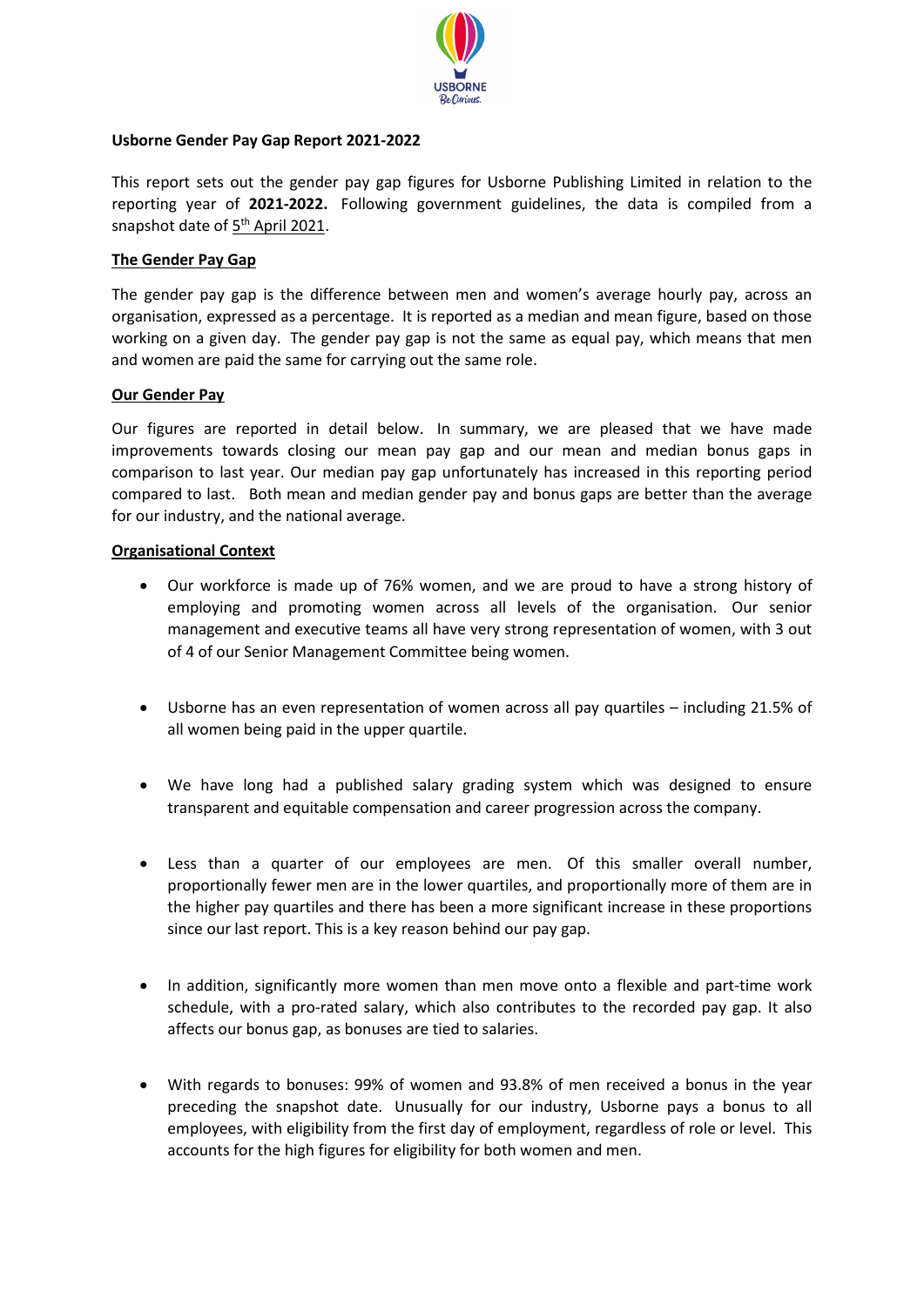

We are pleased that our percentages on the whole are moving to close the gap we do have, and we will continue to review and assess the potential causes of the gender pay disparity and seek ways to address this.

We have a commitment to supporting the progression of women through the organisation; we will aim to continually review and scrutinise our hiring, development and promotion of all staff to ensure there is no gender bias or weighting. We have introduced the Applied recruitment tool to further reinforce this recruitment strategy with 'blind' applications to ensure we are testing for skills and competencies and ensure our vacancies are accessible and attractive to a diverse pool of individuals.

We will also be working during 2022/2023 on our published grading structure content, so that there is more information on expected skills levels and bases for promotion for each department and the roles within them.

## **2021 Gender Pay Gap Statutory Calculations**

Under the Equality Act 2010 (Gender Pay Gap Information) Regulations 2017, Usborne is legally required to publish, on an annual basis, specified information relating to their gender pay gap.

#### **Median gender pay gap**

Based on the median (middle) hourly rate of pay for men and women in the relevant pay period, our median gender pay gap is *7.1* **%** (rounded to one decimal place)

#### **Mean gender pay gap**

Based on the mean (average) hourly rate of pay for men and women in the relevant pay period, our mean gender pay gap is *7.3* **%** (rounded to one decimal place).

#### **Median gender bonus gap**

Based on the median (middle) bonus pay for men and women in the relevant pay period, our median gender bonus gap is *6.4* **%** (rounded to one decimal place)

#### **Mean gender bonus gap**

Based on the mean (average) bonus pay for men and women in the relevant pay period, our mean gender bonus gap is *0.3* **%** (rounded to one decimal place).

#### **Bonus pay**

The proportions of men and women who received bonus pay during the relevant pay period are as follows (percentages are rounded to one decimal place):

Men: *93.8* **%** Women: *99.0* **%**

#### **Salary pay quartiles**

The following table separates our entire workforce into four equal quartiles based on the salaries that are paid to each individual employee. These quartiles are then further broken down into the number and proportion, expressed as a percentage, of men and women in each quartile.

|            | Lower | Lower middle | <b>Upper middle</b> | <b>Upper</b> |
|------------|-------|--------------|---------------------|--------------|
|            | %     | %            | %                   | %            |
| <b>Men</b> | 19.4  | 23.9         | 17.9                | 34.3         |
| Women      | 80.6  | 76.1         | 82.1                | 65.7         |